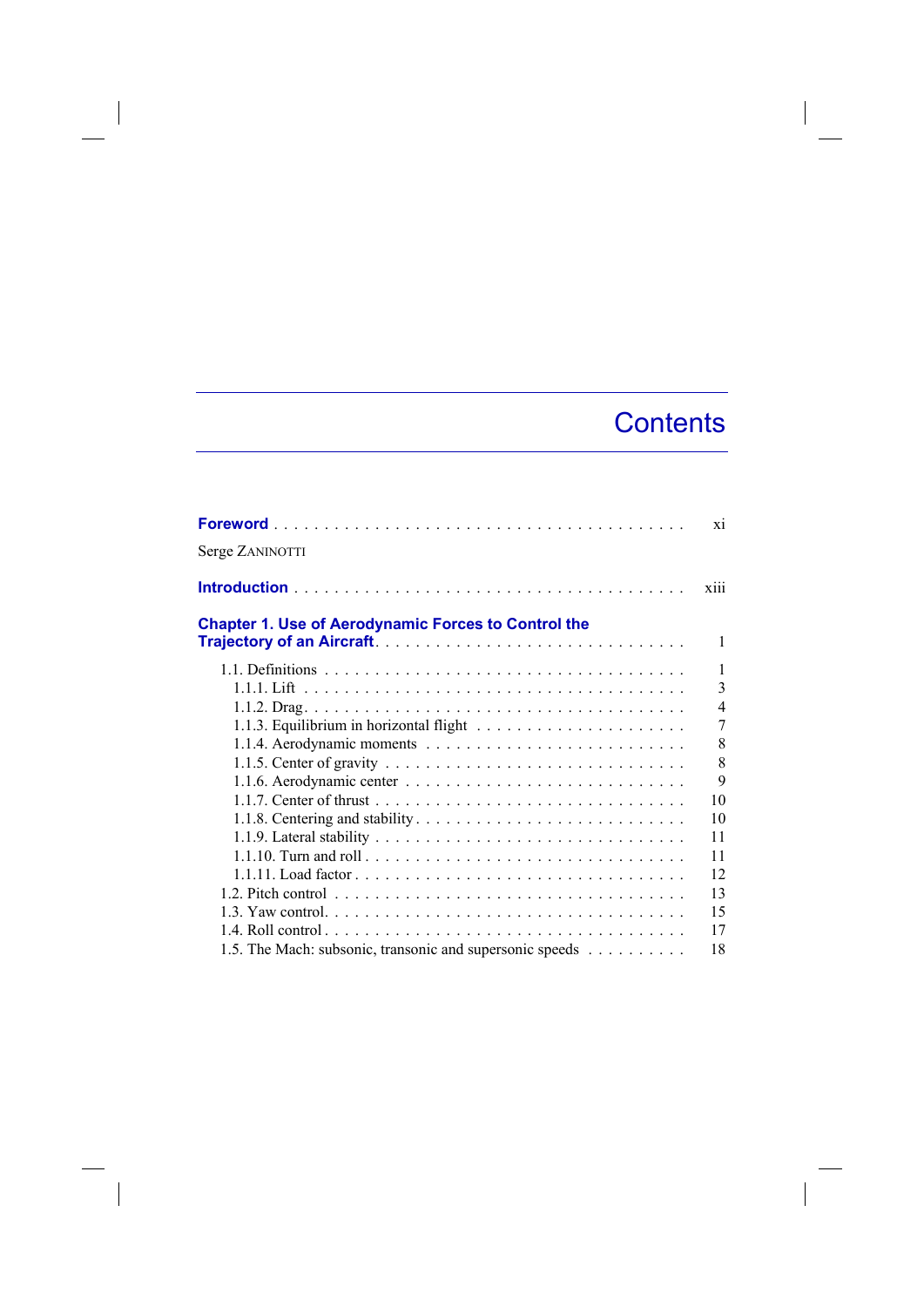| <b>Chapter 2. Aerodynamic Forces and Moments and</b>                                                                                                                                                                                                                                                                                                                                                                                                              | 21                                                                                           |
|-------------------------------------------------------------------------------------------------------------------------------------------------------------------------------------------------------------------------------------------------------------------------------------------------------------------------------------------------------------------------------------------------------------------------------------------------------------------|----------------------------------------------------------------------------------------------|
|                                                                                                                                                                                                                                                                                                                                                                                                                                                                   | 21<br>22<br>22<br>24<br>25<br>25<br>26                                                       |
|                                                                                                                                                                                                                                                                                                                                                                                                                                                                   | 27                                                                                           |
| 3.3. Calculation of the maximum stress applied to an aircraft wing in a                                                                                                                                                                                                                                                                                                                                                                                           | 27<br>28                                                                                     |
| 3.3.1. Definition of the drag coefficient from the flow tables<br>3.3.2. Calculation of the maximum stress applied to an aircraft wing                                                                                                                                                                                                                                                                                                                            | 30<br>30<br>31                                                                               |
|                                                                                                                                                                                                                                                                                                                                                                                                                                                                   | 33                                                                                           |
| 4.2.1. Definition of a trihedron or frame of reference<br>4.2.7. Aircraft aerodynamic speed trihedron $(G, X_{\text{vac}}, Y_{\text{vac}}, Z_{\text{vac}})$ .<br>4.4.1. Aircraft trihedron $(G, X_1, Y_1, Z_1)$ with respect to the reference<br>4.4.2. Aerodynamic trihedron of the aircraft $(G, X_{va}, Y_{va}, Z_{va})$<br>with respect to the aircraft trihedron $(G, X_e, Y_e, Z_e)$<br>4.5.1. Position of the aircraft trihedron with respect to the local | 33<br>33<br>33<br>34<br>34<br>35<br>35<br>35<br>36<br>36<br>36<br>39<br>39<br>40<br>40<br>40 |
| 4.5.2. Position of the aerodynamic trihedron with respect to the                                                                                                                                                                                                                                                                                                                                                                                                  | 43                                                                                           |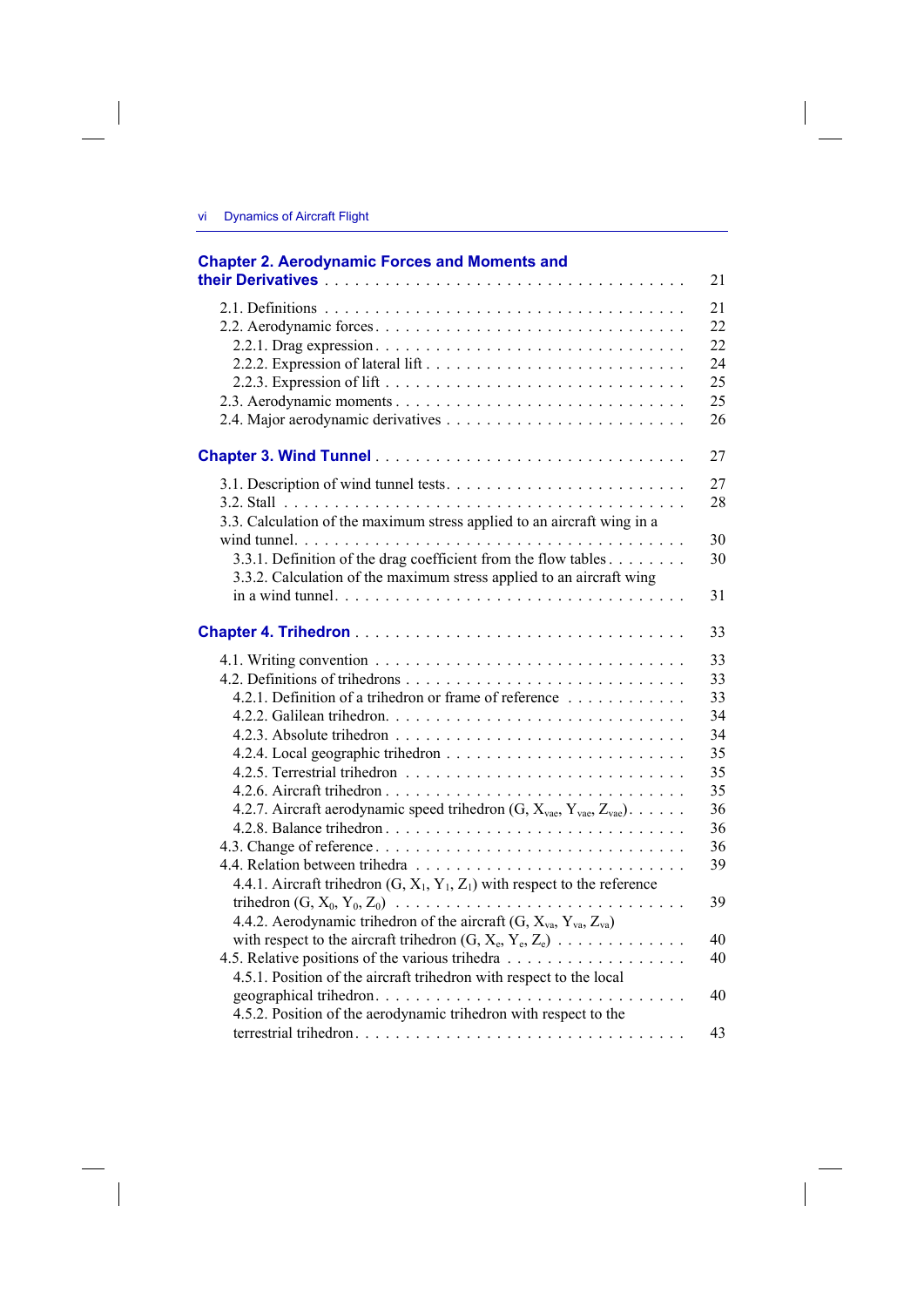| 4.5.3. Position of the aircraft trihedron in relation to the aerodynamic                                          | 46       |
|-------------------------------------------------------------------------------------------------------------------|----------|
| 4.5.4. Position of the aircraft trihedron in relation to the<br>balance trihedron                                 | 48       |
| 4.5.5. Position of the terrestrial trihedron in relation to the local                                             | 50       |
|                                                                                                                   | 53       |
|                                                                                                                   |          |
|                                                                                                                   | 53       |
|                                                                                                                   | 57<br>60 |
|                                                                                                                   | 60       |
|                                                                                                                   | 60       |
|                                                                                                                   | 61       |
|                                                                                                                   | 61       |
|                                                                                                                   | 61       |
| 5.3.6. Change of reference: conclusion and summary                                                                | 67       |
| 5.4. Components of the instantaneous velocity vector of the                                                       |          |
| aircraft reference $(O, i_e, j_e, k_e)_E$ with respect to the local                                               |          |
| geographic reference $(O, i_{\text{lst}}, j_{\text{lst}}, k_{\text{lst}})_{\text{LGT}}$ in the aircraft reference | 70       |
| 5.5. Equations of accelerations and forces in the                                                                 |          |
|                                                                                                                   | 74       |
| 5.6. Determination of load factors in the                                                                         |          |
|                                                                                                                   | 77       |
| 5.7. Case where the speeds and accelerations are                                                                  |          |
|                                                                                                                   | 77       |
| 5.8. Coordinates of the aerodynamic speed in aircraft axes                                                        | 79       |
| 5.9. Equations of moments in the aircraft frame $(0, i_e, j_e, k_e)_E$                                            | 80       |
| 5.10. Forces and moments applied to the aircraft                                                                  | 85       |
|                                                                                                                   | 85       |
|                                                                                                                   | 86       |
|                                                                                                                   | 86       |
|                                                                                                                   | 86       |
|                                                                                                                   | 87       |
| 6.1. Aerodynamics problems posed by aircraft                                                                      | 87       |
|                                                                                                                   | 87       |
|                                                                                                                   | 89       |
| 6.1.3. Reynolds number                                                                                            | 90       |
|                                                                                                                   | 90       |
|                                                                                                                   | 91       |
|                                                                                                                   | 92       |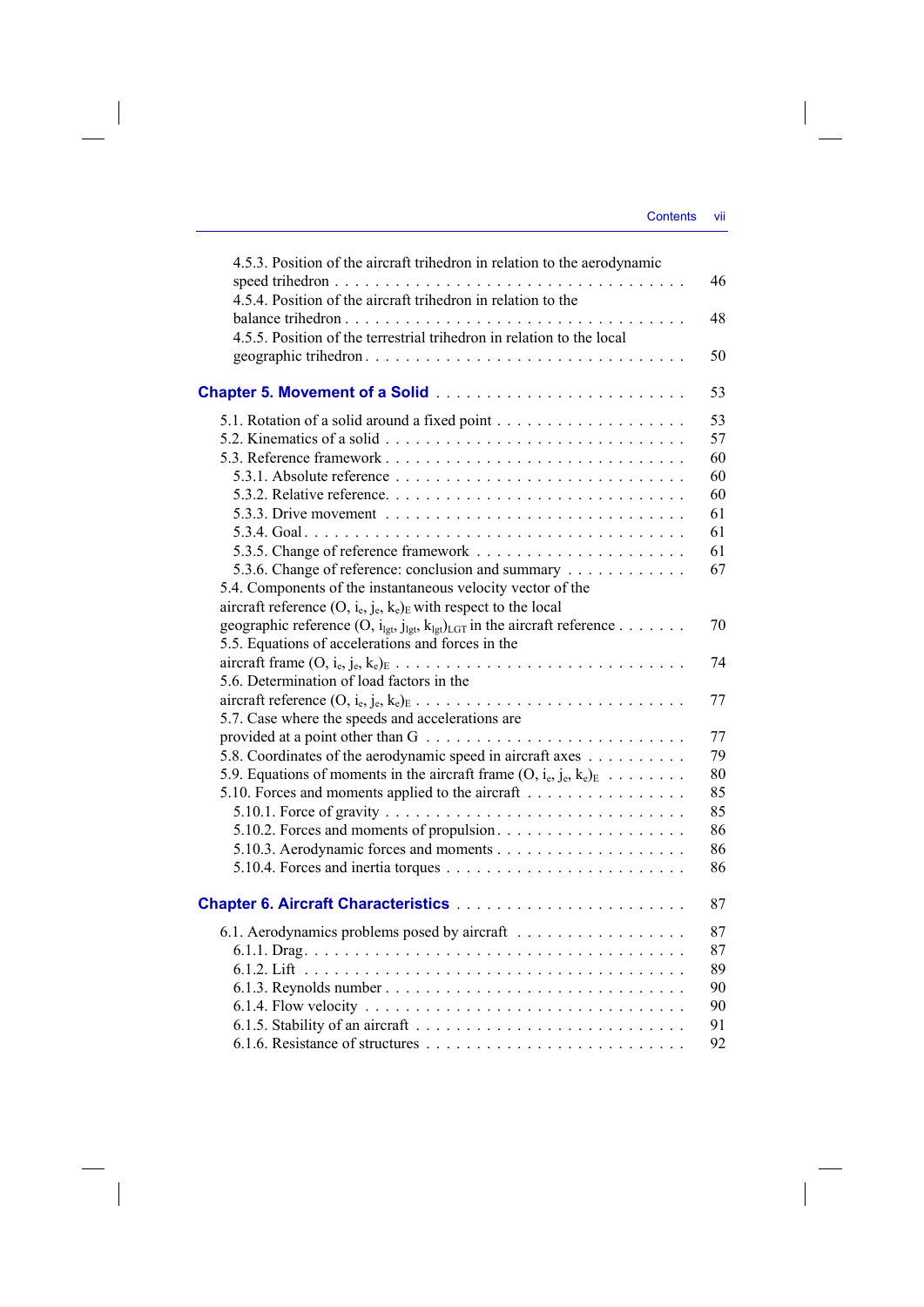$\begin{array}{c} \hline \end{array}$ 

|                                                                              | 93  |
|------------------------------------------------------------------------------|-----|
|                                                                              | 93  |
|                                                                              | 93  |
| 6.2.2. Definition of load factor requirements                                | 93  |
|                                                                              | 95  |
|                                                                              | 96  |
|                                                                              | 96  |
|                                                                              | 96  |
|                                                                              | 97  |
|                                                                              | 98  |
|                                                                              | 104 |
| <b>Chapter 8. Processing of Trajectography Information.</b>                  | 107 |
|                                                                              | 107 |
| 8.2. Smoothing, first derivation and second derivation                       | 107 |
|                                                                              | 108 |
| 8.3.1. Change of coordinates to move from the trihedron $(O, X_c, Y_c, Z_c)$ |     |
|                                                                              | 108 |
|                                                                              | 109 |
| 8.3.3. Aerodynamic speed and Mach number                                     | 109 |
|                                                                              | 111 |
|                                                                              | 114 |
| 8.6. Load factors in the aerodynamic trihedron $(O, X_a, Y_{af}, Z_r)$       | 114 |
| 8.7. Processing of data from the inertial unit (in the aircraft frame)       | 115 |
|                                                                              | 116 |
| 8.7.2. Calculation of accelerations at the center of gravity                 | 118 |
|                                                                              | 118 |
|                                                                              | 120 |
|                                                                              | 120 |
| 8.8. Determination of some aerodynamic parameters.                           | 120 |
| 8.8.1. Determination of the incidence $\alpha$ and sideslip $\beta$          | 120 |
|                                                                              | 121 |
|                                                                              | 128 |
| 8.9. Determination of load factors $(n_{x1}, n_{y1}, n_{z1})$ in the         |     |
|                                                                              | 129 |
|                                                                              | 131 |
|                                                                              | 132 |
| 8.12. Determination of the longitudinal attitude compared to the             |     |
|                                                                              | 132 |
|                                                                              | 136 |
|                                                                              | 137 |